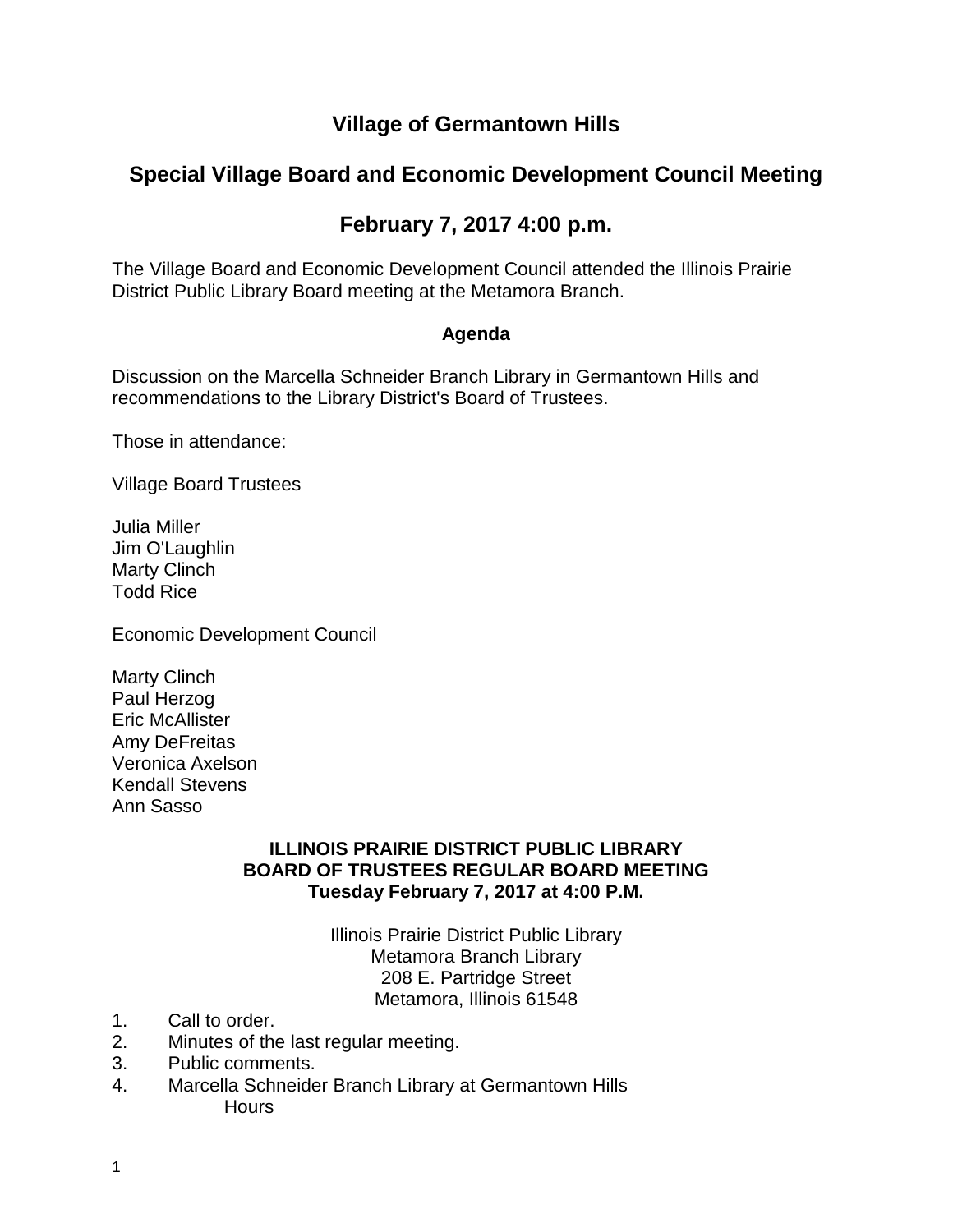Sale of old building at Germantown Hills

- 5. Resolution 2016 -1, travel rules.
- 6. 214 E. Partridge –intergovernmental agreement.
- 7. Aquarium for children's corner.
- 8. Policy Review meeting room policy.
- 9. Treasurer's report –approval of bills and requisitions.
- 10. Comments to guide future agendas.
- 11. Adjournment.

The Library Board meeting was called to order at 4:02 p.m. Village Board Trustees, EDC members and others spoke during public comments.

Mike Hinrichsen started out saying the Village and the Library District have a common objective and that is to make the library successful. We have the potential to do great things. The library board opened the new library at 26 hours per week but the Village and EDC have recommended it be open 60 hours per week to serve the community. Mike gave some history of what has been going on as he has collected and reviewed the library's financials, income statements, and budgets. Mike noted he wanted to talk to Kim Sheets, the bookkeeper for the Library District but she was not available and Grant Fredericksen has stated he won't talk to Mike. Mike's review of the financials indicates the money is there when the premise of the library has been there would need to be cuts in order to add additional hours. Mike noted we need clarity on some of the funds but financially it appears the library has the capability to fund the additional hours without the cuts.

The Village has asked the Library District for the library to be open 60 hours a week. The next step would be to have meaningful programs to make it a valuable community asset.

Marty Clinch stated as the EDC Chairman and Village Trustee, we are here to help. There is great potential for programs for all ages. People have expressed the need for programs. We are happy to have the new library but we want to work together to make it successful.

Jim O'Laughlin congratulated the Library Board on the new building. His concern is that it is never open and there are many people that can't utilize it because of the hours.

Amy DeFreitas thanked the Board for the beautiful building which will be a huge benefit to our community.

Kate Kaufman, a librarian herself noted she is excited about the facility and sees so much potential. She strongly urged the Board to consider the proposed hours which can make a meaningful impact to the community. She stated on a personal side the open house was wonderful but was disappointed on the hours of operation. For her it will be hard for her to get there with the current hours. She noted the library is a beautiful facility and will be a great economic driver for our community.